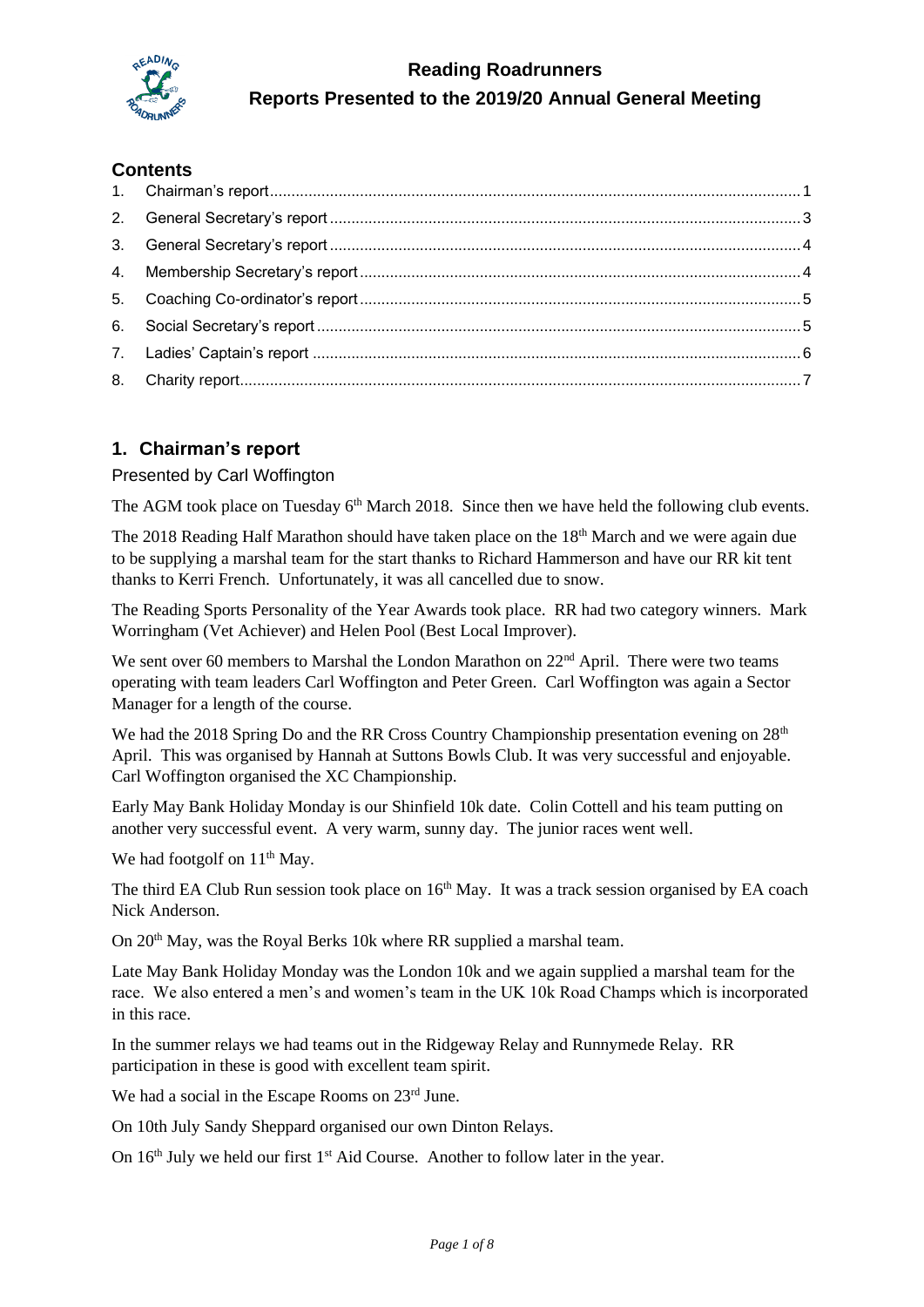On 17<sup>th</sup> July we sent a marshal team to London for the Great City Race.

We had Dragon Boat Racing on 19<sup>th</sup> August.

8<sup>th</sup> September was Rock 'n' Roll Bingo, thanks to Ian Giggs.

9<sup>th</sup> September was Thames River Relay.

The last Sunday in September saw the traditional Mortimer 10k. It was another successful race from Bob Thomas and his team.

We visited the Loddon Valley Brewery on 4<sup>th</sup> October. A very good presentation with beer tasting and fish and chips.

On 22nd October we arranged a presentation "Lifestyle, Recovery and Nuitrition". It was presented by Nick Anderson and Alex Cook, with Alex covering most of the nutrition aspects. Well attended.

The London Marathon Marshals and Club Draws took place in the bar.

Our home TVXC race took place on 28<sup>th</sup> October. It was again at Ashenbury Park, Woodley. Thanks to Race Director Sev and her team. It all went very well.

On 12<sup>th</sup> November we held our second 1<sup>st</sup> Aid Course of the year. As a result of the two courses held in 2018, we now have 22 extra qualified first aiders in RR.

We had a trip to a gin distillery on 17<sup>th</sup> November.

On 29<sup>th</sup> November we had a theatre trip to London to see 42<sup>nd</sup> Street.

The RR Christmas party was held at Radstock Social Club on 8th December

Fiona organised mince pies and mulled wine at track on 19<sup>th</sup> December.

The RR Dinner Dance was held on  $2<sup>nd</sup>$  February. Excellent organisation from Hannah and Anne Goodall. It included the Charity Presentation, the culmination of all the hard work during the year from our Charity Team and co-ordinator Kerri Eastwood. Also, the Club Championship award presentation, the culmination of all the hard work during the year from Bob Thomas.

The weather was once again kind on 17<sup>th</sup> February for the Bramley 20/10. Another successful race from Adele Graham and her team.

We supplied marshal teams to the Wokingham Half Marathon on 24<sup>th</sup> February. Thanks to Roger Pritchard.

That just about completes the chronological events run down of the year.

However, in addition we had a successful series of our traditional Pub Runs throughout the summer – co-ordinated by Tina Wilson.

Tony Canning and Fergal Donnelly organised a series of timed track 1 mile and 5000m runs throughout the year. They are held on a Friday evening and remain very popular.

RR had a very good cross-country season this winter. We competed in both the TVXC League and in the Hampshire League. We also sent teams to various Championship races, more from our team captains later. Katie Gumbrell coordinated Team Manager volunteers for TVXC races.

The club spirit is also helped by small groups travelling to races – both home and abroad. Martin Bush completed his 1000<sup>th</sup> marathon in December. The attendance at parkruns over the years has also built friendship groups and brought us some new members. Reading, Woodley, Prospect Park, Dinton Pastures and now California. 5 in a small area.

In the above report I've mentioned some race directors. Obviously, they rely on the teams working with them. In turn, those teams put things in place for the races to happen. It's the volunteers that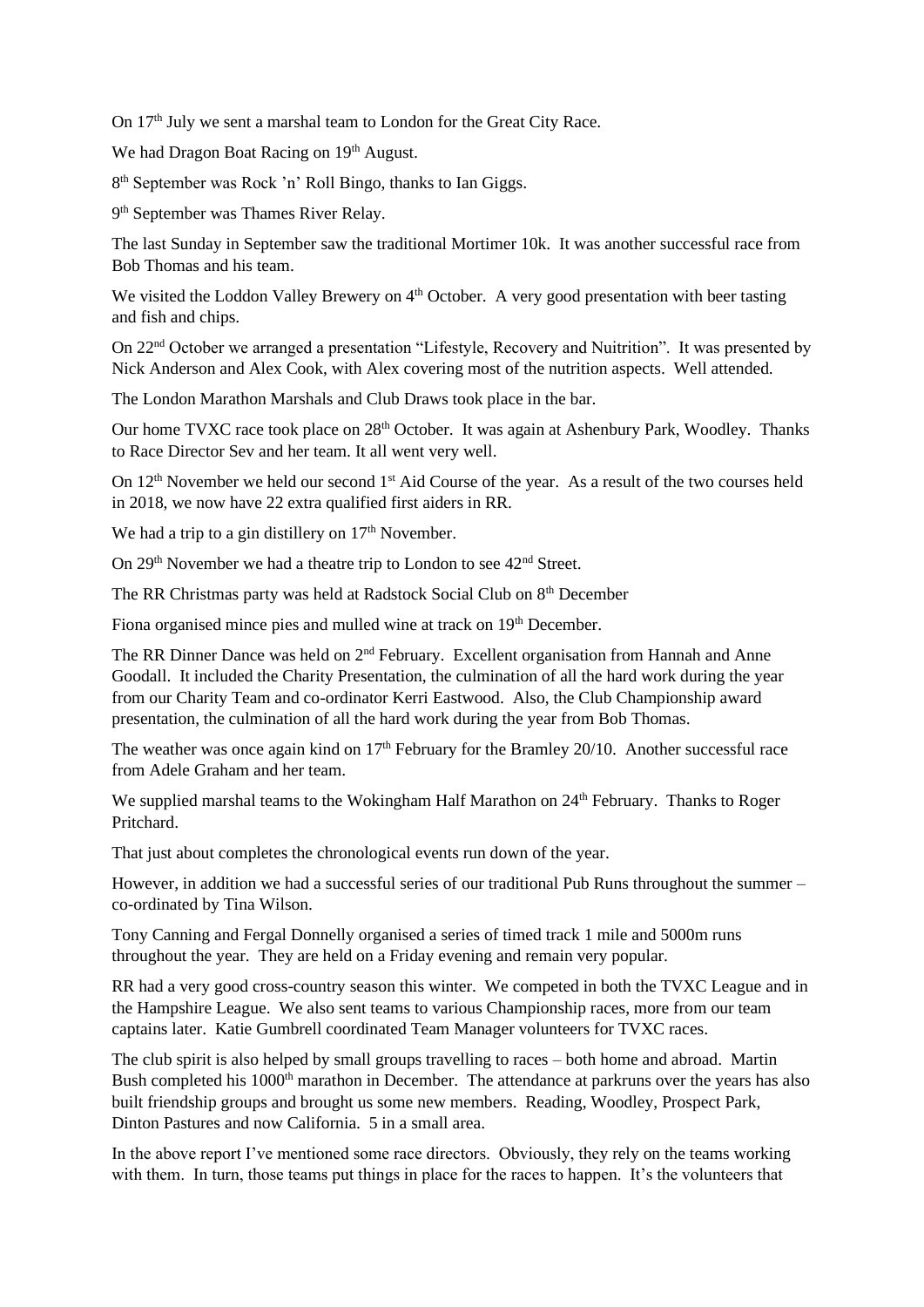turn out on the day that actually make it happen. It's a big team effort. So, thank you to all race volunteers.

There are also some "unsung heroes". People who do jobs that we may take for granted but keep the club running from day to day. The rota team that operate Wednesday track desk, the man that meets and greets first timers at track, charity stall caterers, the people that stock the bar and run it, the kit man & woman, the newsletter editor, the man that collates race results, June who does the sports massage. I'm sure to have missed some, apologies. Also, our Charity Team that does such amazing work.

A special mention here for our two team captains. It's a huge job and they have done really well over the last year.

I would like to single out one group for a special mention, the coaches. They turn out in all weathers throughout the year. A huge input into the club.

Lastly, I would thank the all Committee members, past and present, that supported me through the 5 plus years that I have been Chairman. It would be impossible for RR to function as a club without the Committee serving the members.

### <span id="page-2-0"></span>**2. General Secretary's report**

#### Presented by Bob Thomas

It's been another busy year in which there haven't been many days when I wasn't dealing with something or other, but mostly just business as usual. I've picked out a few items to highlight just now.

First, you may recall that last year I said quite a bit about Reading Sports & Leisure's planned outsourcing of management of the council's leisure facilities, including Palmer Park. I have very little to say this evening because there have been just two meetings with RSL since the last AGM, neither of which added anything concrete to what's happening, though Mark Worringham has posted an overview of some potential developments of the site in the stadium foyer.

Back in the summer, along with representatives from most of the other clubs active at the stadium, I was asked to submit a wish list of what we wanted from the outsourcing arrangements, suggesting that some or all of these could find their way into the delivery contract, which sounds a bit of a stretch. Anyway, after consulting the Committee and the Coaches, I went back with:

- Continuation of our storage facilities
- Improvement to the toilets and changing rooms
- Improved track drainage
- Shared use of an on-site clubhouse
- More car parking spaces

You may not be shocked to hear that I've heard nothing since.

Moving on, keen readers of the Committee minutes will have noticed that we're planning to relocate the annual Dinton relays from Dinton Pastures to Woodford Park in Woodley. In standing down as Race Director, Sandy Sheppard noted a drop off in entries in recent years, which she thinks, and the Committee agrees, could be, at least in part, down to WBC's exorbitant car parking charges.

Roger Pritchard has put a lot of effort into researching alternative venues and we've endorsed his recommendation to relocate to Woodford Park, Woodley. It may not be as picturesque as Dinton, but at least we'll be able to offer participants free parking and maybe we won't need quite as much insect repellent.

We now need a Race Director for the event so, if you're interested in volunteering, please contact the new Committee, who, I'm sure, will welcome you with open arms.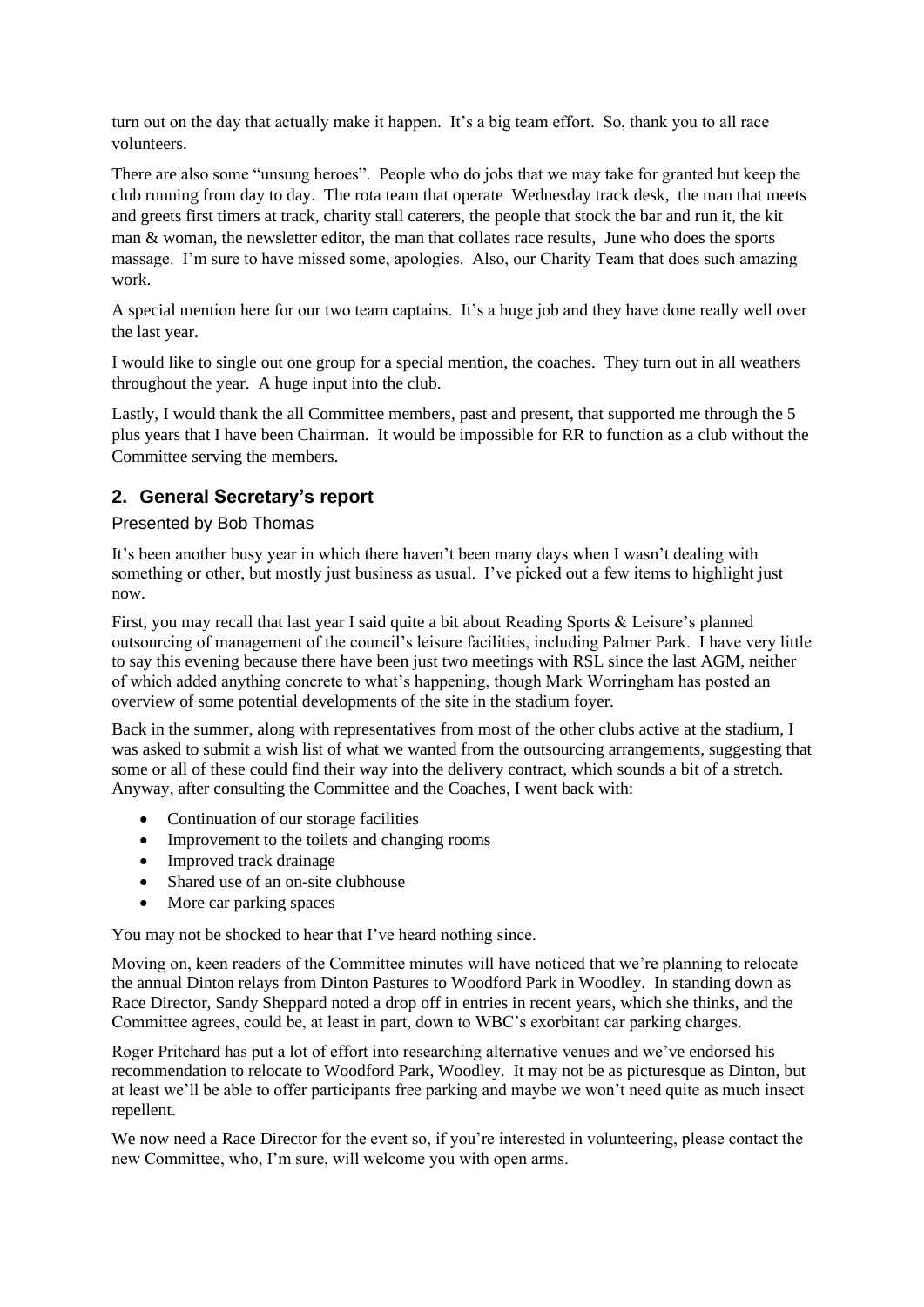Turning to renewals, there have been two big disappointments for me this year. The first is that I stood here last year and said that I'd have PayPal up and running by now: clearly, I failed. Secondly, you'll have noticed that I had to disable BACS payments for the bulk of this year's renewals. Both were caused by us not having had a fully functioning financial service this year.

I had a long conversation with PayPal and am pretty confident that we can set up a merchant account with them, which I'll do in conjunction with Jill if we're both elected. The reason for disabling BACS is that I no longer had access to electronic bank statements, which meant that every BACS payment would need to be manually reconciled from a paper statement with its respective member. This is problematic when some banks don't label BACS payments with the paying account name, some people are known by different names to their bank and to the Club, and some member's fees are paid by a relative. Trying to do this manually would have been a nightmare, taking an untold number of hours of laborious, error-prone work.

# <span id="page-3-0"></span>**3. General Secretary's report**

Presented by Bob Thomas

It's been another busy year in which there haven't been many days when I wasn't dealing with

At last, NatWest has finally run out of reasons to delay granting Jill online access to our account. She downloaded an electronic statement on Friday, I reinstated BACS payments on the same day and it's already being used for remaining renewals.

A final point on this: I don't expect to be able to provide card payment in the foreseeable future. I'm advised that we stand little chance of securing a merchant account and, in any case, that charges make it uneconomic for less than £100K revenue pa. The reason that Chris & Sarah can take card payments for club kit is that we have an account with a third-party payment company, iZettle, which, incidentally, I believe is now owned by PayPal, which manages the relationship with the card companies. WebCollect doesn't presently have any similar relationships that we could utilise.

An item that has surfaced in the past couple of weeks that could cause us some bother is that EA has reneged on an arrangement with SEAA whereby it supported SEAA putting on athletic events. The outcome is that SEAA is asking affiliated clubs to register all its EA members separately with SEAA at a suggested  $\pounds 2$  per head per annum. I've written to the SEAA Chairman pointing out that this doesn't make economic sense for  $us - 600$ + members of which very few take part in SEAA events and, as a club, we only take part in a few of their events. I suggested that we could pay per event in which we take part or register members who want to take part in their events. We'll see where this goes.

|                      | 2018  | 2019  |
|----------------------|-------|-------|
| Members              | 586   | 612   |
| Men:Women            | 57:43 | 57:43 |
| Average age M/F      | 47/44 | 46/44 |
| Average age overall  | 45    | 45    |
| No emergency contact | 168   | 154   |

I gave you some stats last year, so I thought I'd update them…

We maybe need to look at making the provision of an emergency contact number mandatory at next year's renewal.

# <span id="page-3-1"></span>**4. Membership Secretary's report**

Presented by Anne Goodall

Anne reported that 124 members had joined during the 2018/19 year.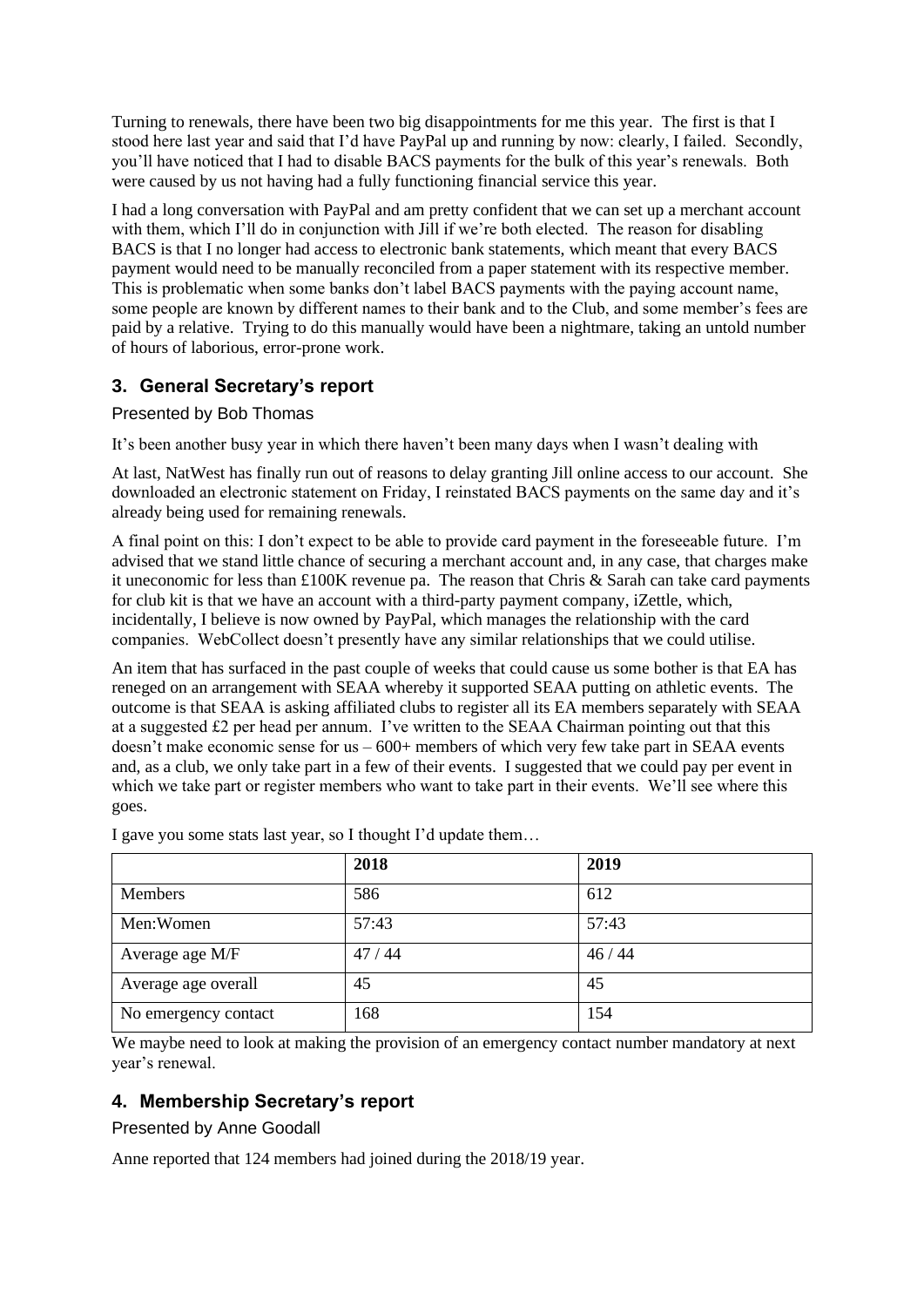# <span id="page-4-0"></span>**5. Coaching Co-ordinator's report**

### Presented by Katie Gumbrell

I was asked to take on this role 67 days ago, so this is more 'where we are now?' than a report of the last 12 months.

Reading Roadrunners currently have 9 full coaches, 6 assistants and one Leader in Running Fitness at their disposal. Following some excellent investigative work by Roger, we now know what that means and what supervision needs to be afforded to our assistants and leaders.

Several of our coaches, assistants and leaders attended the Club Run talks and sessions with Nick Anderson and some have been on additional courses this year, ranging from First Aid to movement skills. Judging from the number of PBs which are reported in the newsletter, we must be getting it right!

We have at least three more athletes beginning their coaching journey over the next few months and I'm looking forward to learning what's new and improving our coaching offer at Roadrunners.

I would like to thank all of our coaches, assistants and leaders for volunteering to support our runners, offer a special thank you to those who commit to regular group sessions on Wednesday nights and a super-special thank you to Tony Canning, who regularly volunteers on Fridays, too.

Without our athletes, though, we're just weirdos standing at an athletics track...

Here's to a fantastic 2019 and even more PBs.

# <span id="page-4-1"></span>**6. Social Secretary's report**

#### Presented by Hannah McPhee

Since I became Social Secretary in November 2016, my aim was to plan a range of different social events to suit all, including families and to bring more people together from the running club. Last year was a busy year for socials and we had more socials than RRR has ever hosted in a year, including new faces attending the socials. I made sure I put a social on every month and some months there were even two socials.

I have always found using a year planner to advertise events on offer throughout the year has been an effective way for people to see what is on offer and plan the socials they want to go to. I have used the newsletter, the noticeboard at track, emails, FB, the running club website to advertise the socials. This way it ensures everyone in the club has been able to access the information.

We started the year off in January 2018 with Curryoake (curry and karaoke) and it was lovely to hear many RRR singing along to famous songs and enjoying curry while the evening helped to raise money for the running club charity. This is always an enjoyable social and is enjoyed by all who attends.

The yearly Dinner Dance took place at Sonning Golf Club in March 2018 and was well attended with around 100 runners which was organised by Anne Goodall and myself and ran very smoothly. We also enjoyed Footgolf in May, this is always an enjoyable social and is a chance for families to attend and enjoy some healthy competition in the sun against each other. At the Spring Do Awards evening last year, the lovely Tutu treated us to some of her beautiful Ethiopian cuisine which went down a treat.

In June, a group of us visited the Escape room experience in Reading. One group managed to escape and the other group didn't.

In August, we put together a RRR team and we tried to be crowned the 2018 Dragon Boat winners. I enjoyed seeing competitive sides of many shining through. As much as we tried our best, I am sure you won't be surprised for me to tell you all that we did not even make it through to the finals to be crowned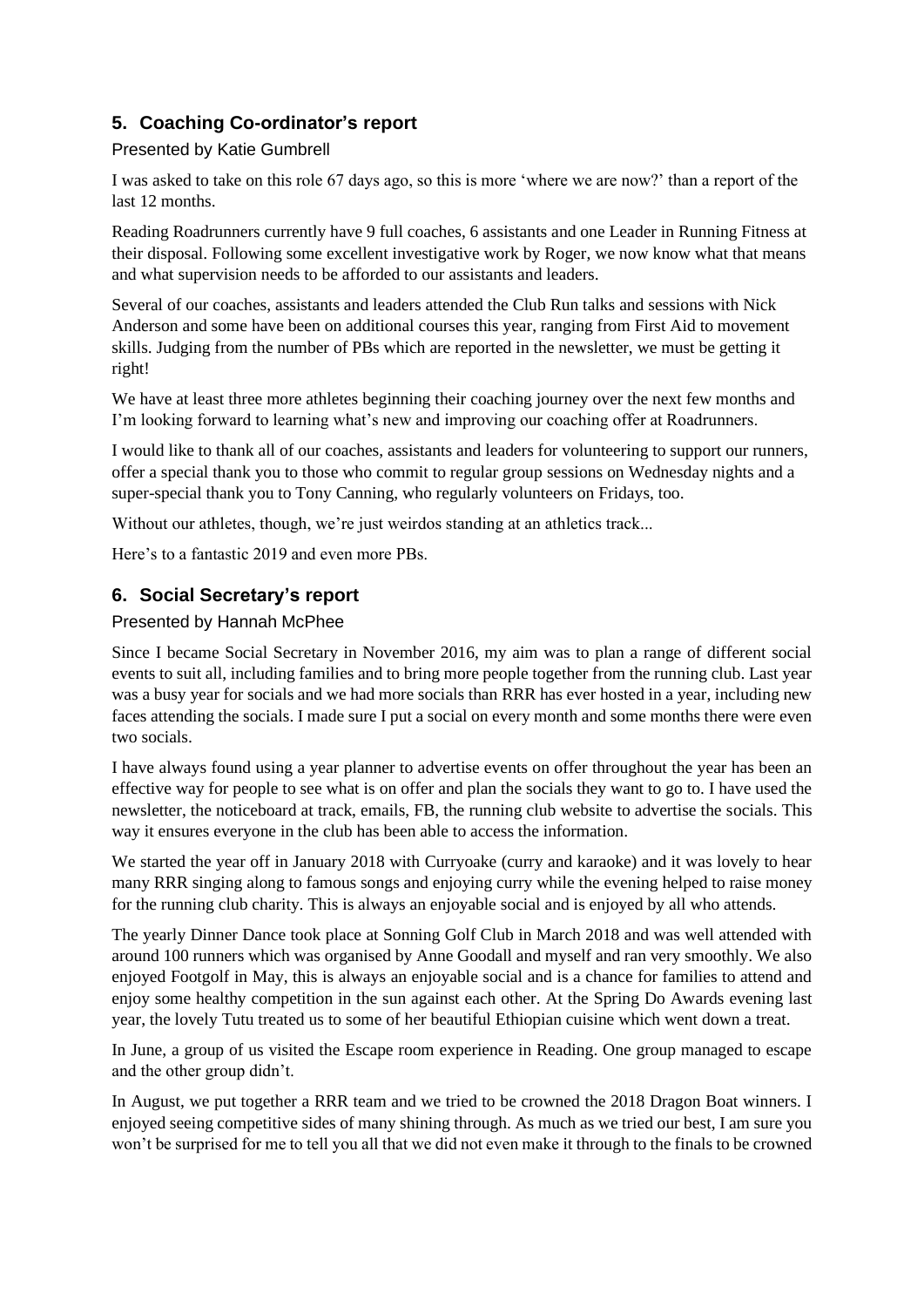Reading Dragon Boat winners of 2019, in fact we were pretty close to the bottom but we enjoyed giving it a good go and taking on a different type of sport for the day.

In September, Ian Giggs and Kerry Eastwood hosted Rock and Roll Bingo. This went down very well as well as raising money for the charity. In October we enjoyed the Loddon Valley Brewery Tour experience. November was a busy month for socials, we enjoyed a gin distillery tour as well as a coach trip to the theatre in London where we saw 42nd Street and 2018 ended with the Christmas Party in early December. My last social was The Dinner Dance in February 2019 and was organised by Anne Goodall and myself. Around 110 people attended this and it was a great success. I have always enjoyed seeing the photos of social events on social media after they take place and seeing what an enjoyable time people have had.

I have enjoyed working with the various charity coordinators at the social events and helping them to raise money. I feel Kerry Eastwood worked incredibly hard in 2018 to raise money for Number 5 counselling. Well done Kerry for the fantastic work and effort you have put in to make it another successful year.

People don't often see the amount of hard work and dedication that goes on behind the scenes to make the socials a success. They often just see the end result. There is a lot of preparation involved such as making phone calls, email correspondence visiting venues to see if they will suit the social event and of course marketing and selling tickets among many other things that need doing. I would like to say a massive thank you to Fiona Ross and many others who have helped along the way since I took on the role as social secretary to making the socials the success they have been. Without your help it would have made my role a lot more difficult. I would also like to thank the members for their support in the events that I have arranged since taking on the role as social secretary. It is important for members to continue to give ideas to the new social secretary for social events that they wish to happen to ensure it is inclusive to all.

It has been another busy but enjoyable year planning social events and I have really enjoyed doing it for the time that I have. I do feel it is now time to hand the role over to someone else to put some fresh ideas in place for the year ahead. I wish the new person all the best with the role.

# <span id="page-5-0"></span>**7. Ladies' Captain's report**

### Presented by Sam Whalley

I've really enjoyed my second year as Ladies' Captain. I think I am just about getting the hang of it now.

The first events of the year were the Veterans Track & Field League fixtures, which took place between April and July. I am really grateful to Nigel Hoult for recruiting participants and completing the team admin for the season. We seemed to have an increased level of enthusiasm, and many of the events were filled at each match. We were also delighted to welcome some newcomers, who either had recently come of age, or had just felt brave enough to give it a go.

There were PBs at distances from 100m to 5000m, throughout the season, and Tina Woffington broke the club record for the javelin. There was a real sense of team spirit, and I hope this can continue for the coming year. Thank you to Chris Manton for taking this on.

We had our usual entries in the Ridgeway and Runnymede relays, and although individuals all performed well, we did not place highly in the team rankings.

We entered a team of 6 women into the Vitality London 10k, which is the British Road 10k Championship race. Our A team was 25th out of over 300 teams. We entered four teams into the Southern Road Relays in September. The seniors A team would have been 33rd, but for a forgotten chip, and the vets A team was 7th. We didn't send a team to the National Road Relays, due to lack of availability.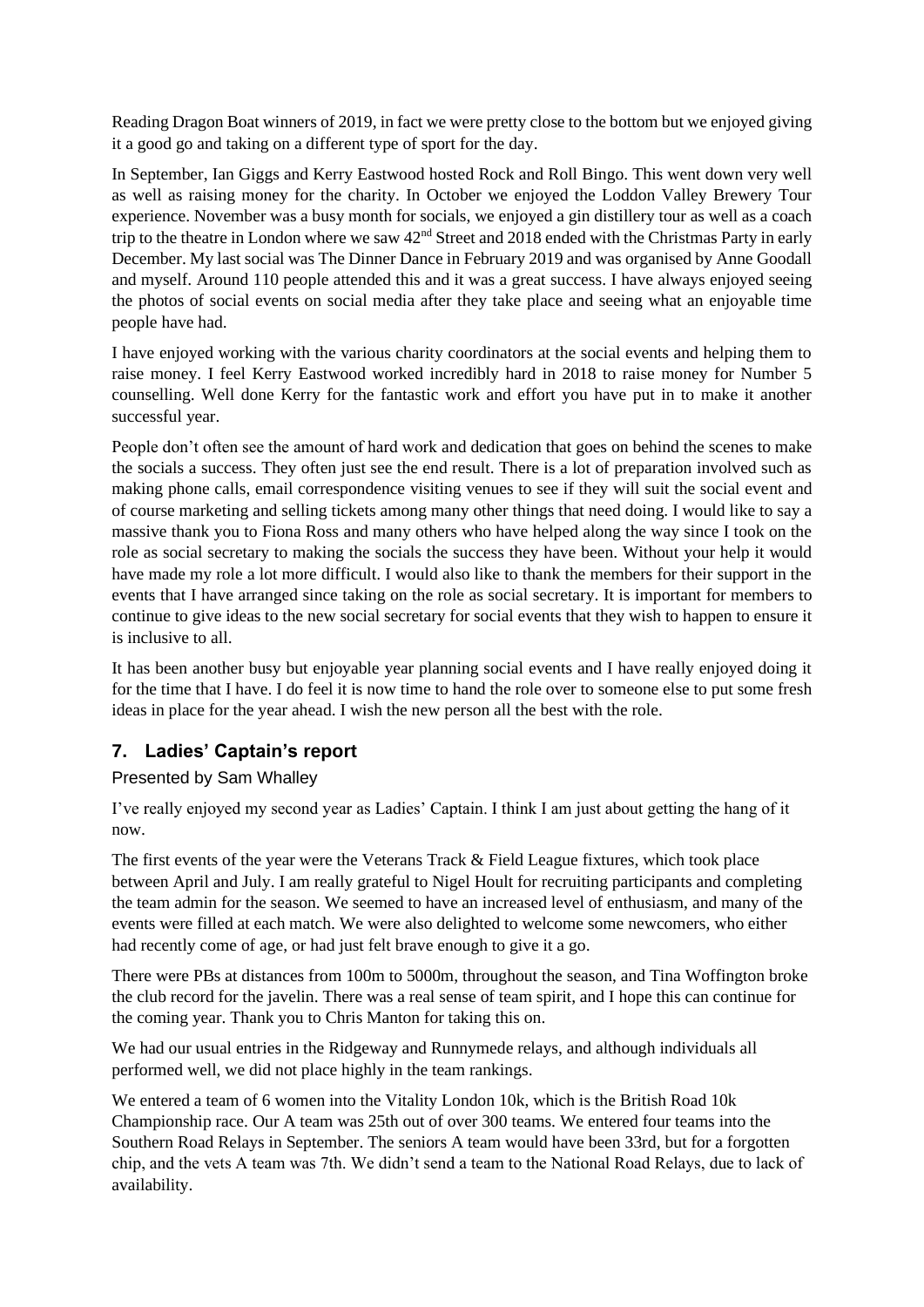Before we knew it the cross country season was upon us, starting a bit too early for our liking, at the beginning of October. Nevertheless, we managed to field full teams in all events and at all championships in which we were interested.

In the Thames Valley Cross Country league, the women's team finished anywhere between 1st and 8th during the season. It was fantastic to win the Sandhurst fixture and it would be even better to have a more consistent turnout across all fixtures next year. We certainly have enough women to do so.

I was very pleased with the turnout for the Hampshire League. It is a big ask for people to have to travel to venues such as Bournemouth and the New Forest, but this year there seemed to be a real core of people who were willing to do so, including some who have been members for years but only now felt able to put themselves forward. We have never had such high numbers, and I hope that this will continue. Despite the team being plagued by injury in the second half of the season, we finished as 8th senior team and 6th vet team, with Gemma Buley 10th female overall, which was really impressive.

There were some brilliant results in the Berkshire, Buckinghamshire, and Oxfordshire XC Championships, with Chantal Percival being third overall, and the vets team winning the gold. In the Berkshire XC Championships, the vets won the silver, and Helen Pool qualified to run for Berkshire in the Inter-Counties XC Championships, which took place at the weekend. In the Southern Masters XC Championships, the vet 60s won the bronze. Jane Davies was awarded a gold medal for first vet 60 woman in one of her first races in that age category. This has been a great year for Jane, as she also earned an England Masters vest for her performance at Brighton Marathon.

We didn't send a team to the National XC Championships in Leeds this year, as this was held the day before Wokingham Half Marathon, and not enough runners were keen to travel so far. So our big finale was the Southern XC Championships at Parliament Hill. This was a fantastic day out for the team, and everyone claimed to have enjoyed their run. Gemma Buley was again our star performer, with a top 100 finish. For her performances this year, I have nominated Gemma for the Improver prize at the Reading Sports Awards.

Throughout the year Reading Roadrunners women have participated in a wide range of events and achieved a huge number of PBs. They have also picked up an abundance of team prizes in all terrains and across all distances, for example, the Windsor Women's 10k, Shinfield 10k and Wycombe 10k, Marlow 5, Bramley 10 and 20, and the Wokingham Half Marathon (I may have missed some). There have been a number of individual wins and podium positions, and age category prizes have been plentiful too. We have an excellent team of women of all abilities, and I feel grateful to them all for choosing to run for our club.

### <span id="page-6-0"></span>**8. Charity report**

#### Presented by Kerry Eastwood

How a year flies by and what great things we as a club have done.

I stand here this evening to celebrate a grand total of £12,884.70 raise for No5 Young People, all important funding giving young people access to free emotional support, counselling sessions and local in school projects.

That's 10% of the funding that has been cut over a one-year period. So, thank you and I am proud to be part of a club with golden hearts.

None of this would be possible without the various proceeds and donations;

- Our race Directors for Shinfield, Mortimer & Bramley. Thank you because those races raise the most and keep the club heart alive.
- Ourrefreshments Queens AnneGoodall, Shirley Smith, Toni McQueen, Margot bishop ft Fiona Ross.